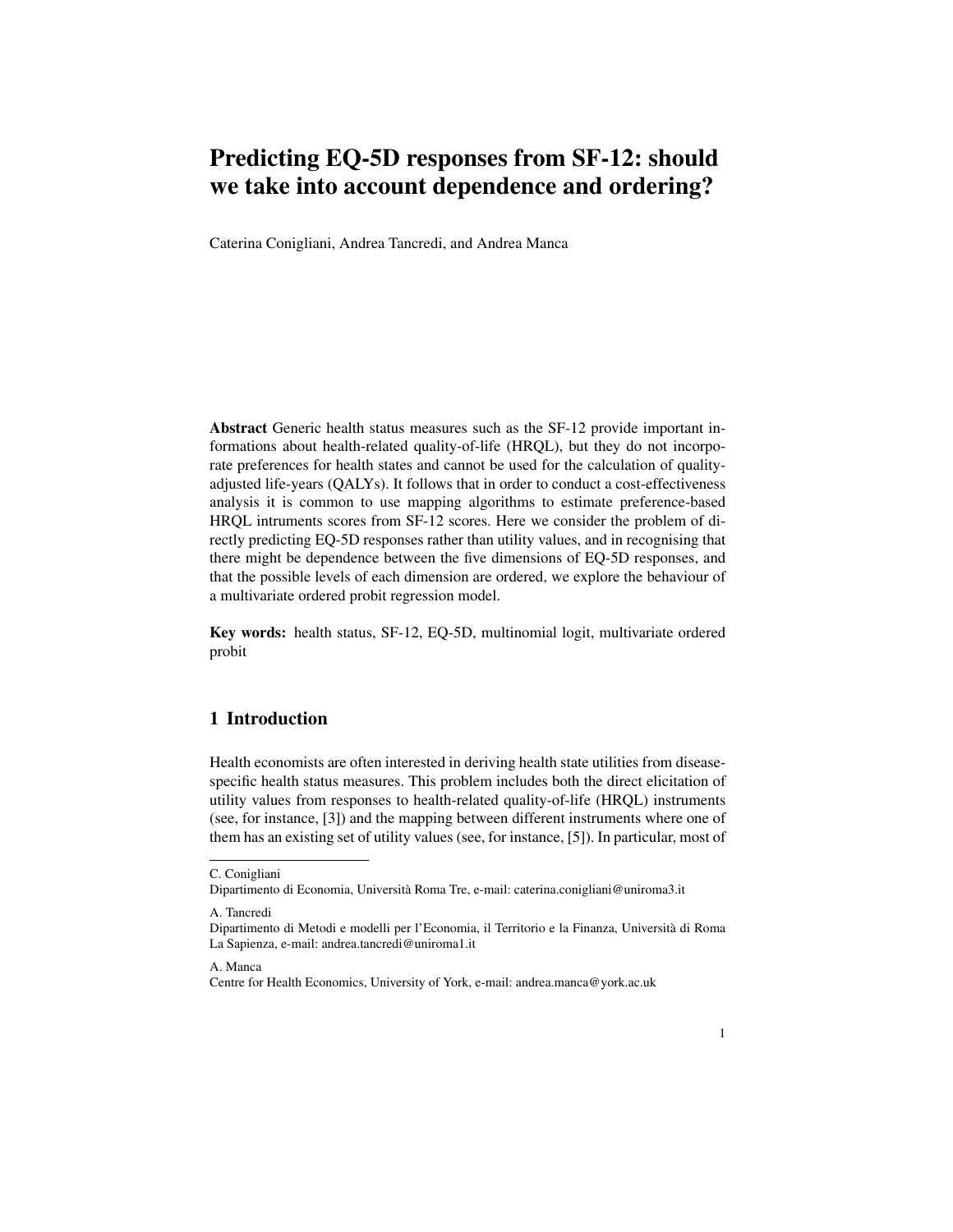the studies that have considered this latter approach have used ordinary least squares regression, that as pointed out for instance in [7] in this setting has several potential limitations. In fact, it implies that utilities are continuous random variables, so that the probability of full health is small, and the presence of ceiling effects leads to inconsistent estimates of the regression coefficients. For these reasons, [7] consider a different approach: for the particular problem of mapping between SF-12 and EQ-5D, they suggest directly predicting responses rather than EQ-5D utility values.

Recall that the EQ-5D is a standardised, non-disease-specific instrument developed by the EuroQol Group (see, for instance, [2]) for describing and valuing healthrelated quality of life. It has been developed for self-completion, and it requires respondents to describe their own health state on five dimensions regarding mobility, self-care, usual activity, pain/discomfort, anxiety and depression, each of which has 3 levels (no problem, some problems, extreme problems), so that each health state can be identified by a five-digit number. Moreover, the EQ-5D instrument has been purposefully designed for generating a cardinal index of health, thus giving it substancial potential for use in health care evaluation. This is done by asking the respondent to mark off his current health state on a visual analogue rating scale (VAS), i.e. a vertical scale where the endpoints are labelled *Best imaginable health state* and *Worst imaginable health state*; utility value sets have then been obtained for all possible 243 health states using the EQ-5D VAS technique ([2]) and the time trade-off method ([4]).

The main point is that the EQ-5D valuation questionnaire is mainly distributed in instances where researchers specifically wish to elicit valuations of health. Other instruments, such as the SF-36 (which is a multi-purpose health survey with 36 questions) or the SF-12 (that contains a subset of items from the SF-36), do not incorporate preferences for health states, and cannot directly be used for the calculation of QALYs and for health care evaluations. This motivates the need for mapping algorithms that allows to estimate preference-based HRQL intruments scores from generic health status measures.

Going back to the particular problem of mapping between SF-12 and EQ-5D, the *response mapping* approach of [7] employs multinomial logit regressions to estimate the probability that a respondent selects a particular response level for each question, then uses Monte Carlo simulation to allocate respondents on one of the EQ-5D discrete health states, and finally calculates utility values from this set of predicted responses, in this way preserving the main design features of the EQ-5D instrument. Here we consider a similar approach: for a large population survey in which both the SF-12 and the EQ-5D were administered, we look at the prediction of EQ-5D responses, and then compute the corresponding utility values and compare them with the actual EQ-5D results reported in the survey. As in [7], as explanatory variables we consider the physical (PCS-12) and mental (MCS-12) summary scores derived from SF-12, together with their squares and interactions. Aim of the analysis is to explore the use of models that, unlike that suggested in [7], take into account both the dependence between the dimensions of EQ-5D responses and the ordering among the possible levels of each dimension. The whole analysis is carried within the Bayesian framework employing Markov Chain Monte Carlo tecniques.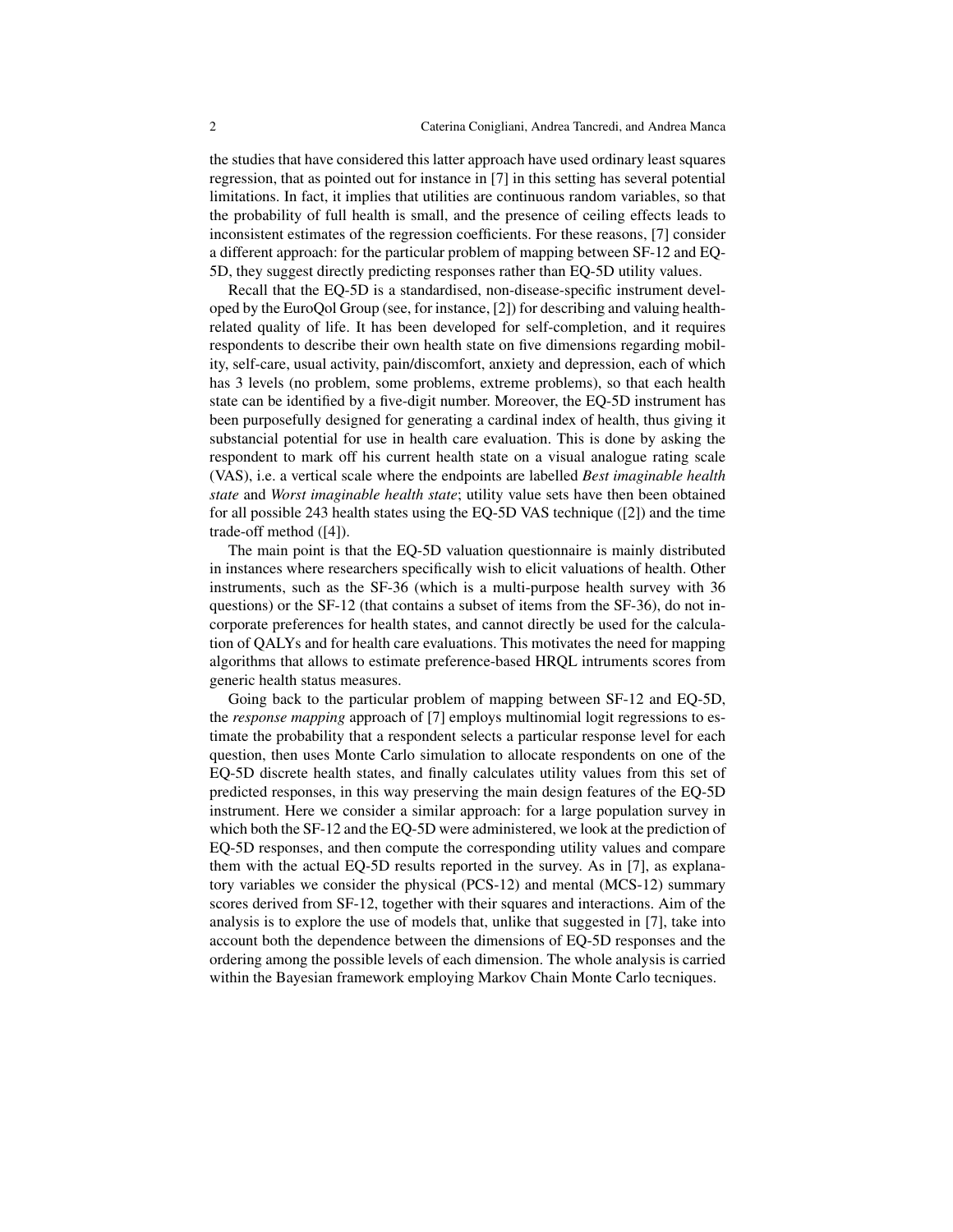### 2 The models

As we pointed out earlier, in the response-mapping approach of [7], multinomial logistic regression was used to explore the association between responses to the SF-12 and responses to the EQ-5D.

Let  $y_{ij}$  be the EQ-5D response of individual *i* to dimension  $j$  ( $i = 1,...,n$ ,  $j =$ 1,..., 5), and let  $y_i = (y_{i1},...,y_{i5})$  be the vector of responses of individual *i*. Moreover, let  $x_i$  be the vector of explanatory variables observed on individual *i* and  $\beta_i$  be the corresponding vector of coefficients for level  $l$  ( $l = 1, 2, 3$ ). Then the probability of observing outcome *l* as a function of the linear combination  $x_i \beta_{l j}$  can be written as

$$
Pr(y_{ij} = l|x_i) = exp(x_i\beta_{lj})/\sum_{s=1}^{3} exp(x_i\beta_{sj}),
$$

where for identification purposes we set  $\beta_{1j} = 0$  ( $j = 1, ..., 5$ ), so that the remaining logit coefficients represent change relative to the  $y_{ij} = 1$  outcome.

However, it is emphasised for instance in [1] that many advantages can be gained from treating an ordered categorical variable as ordinal rather than nominal, and the key point is that ordinal variables are inherently quantitative; it follows that is often more crucial to conclusions the distinction regarding whether data are nominal or ordinal than the choice between a model that recognise the discrete nature of categorical data, such as the multinomial distribution, and a continuous sampling model. This is the first motivation that lead us to take into account the ordering among the possible levels of each dimension when considering the problem of mapping between SF-12 and EQ-5D responses. The second motivation is related to the possibility to allow some form of dependence between the different EQ-5D dimensions. In fact, if we do not give some *structure* to the multinomial baseline model, then it would be extremely difficult to take into account dependence, since the number of parameters that need to be estimated would be enormous. However if we consider the ordering among the possible levels of each dimension, then we can take into account also the dependence more naturally.

In what follows we will compare the multinomial logistic regression of [7] with two alternative models. The first one assumes an independent ordered probit model for each of the 5 EQ-5D dimensions, and can be easily written in terms on an ordinary regression model for an underlying latent variable:  $z_{ii} = x_i \beta_i + \varepsilon_{ii}$ ,  $\varepsilon_{ii} \sim N(0,1)$ where  $y_{ij} = l$  if  $\gamma_{j,l-1} < z_{ij} \leq \gamma_{j,l}$  (*i* = 1,...,*n*; *j* = 1,...,5; *l* = 1,2,3) and where, for identification purposes, we set  $\gamma_{j,0} = -\infty$ ,  $\gamma_{j,1} = 0$ , and  $\gamma_{j,3} = \infty$ .

The second alternative model is a multivariate ordered probit, that takes into account both the ordering and the dependence, and that can also be written in terms of latent variables by assuming that  $\varepsilon_i = (\varepsilon_{i1},...,\varepsilon_{i5}) \sim MN(0,R)$ . Here the unknown parameters are the  $\beta_j$ , the  $\gamma_{j,2}$  ( $j = 1,...,5$ ) and the elements of correlation matrix *R*. Posterior simulation for this model can be done, for example, by following the *parameter expanded- data augmentation* algorithm proposed by [8].